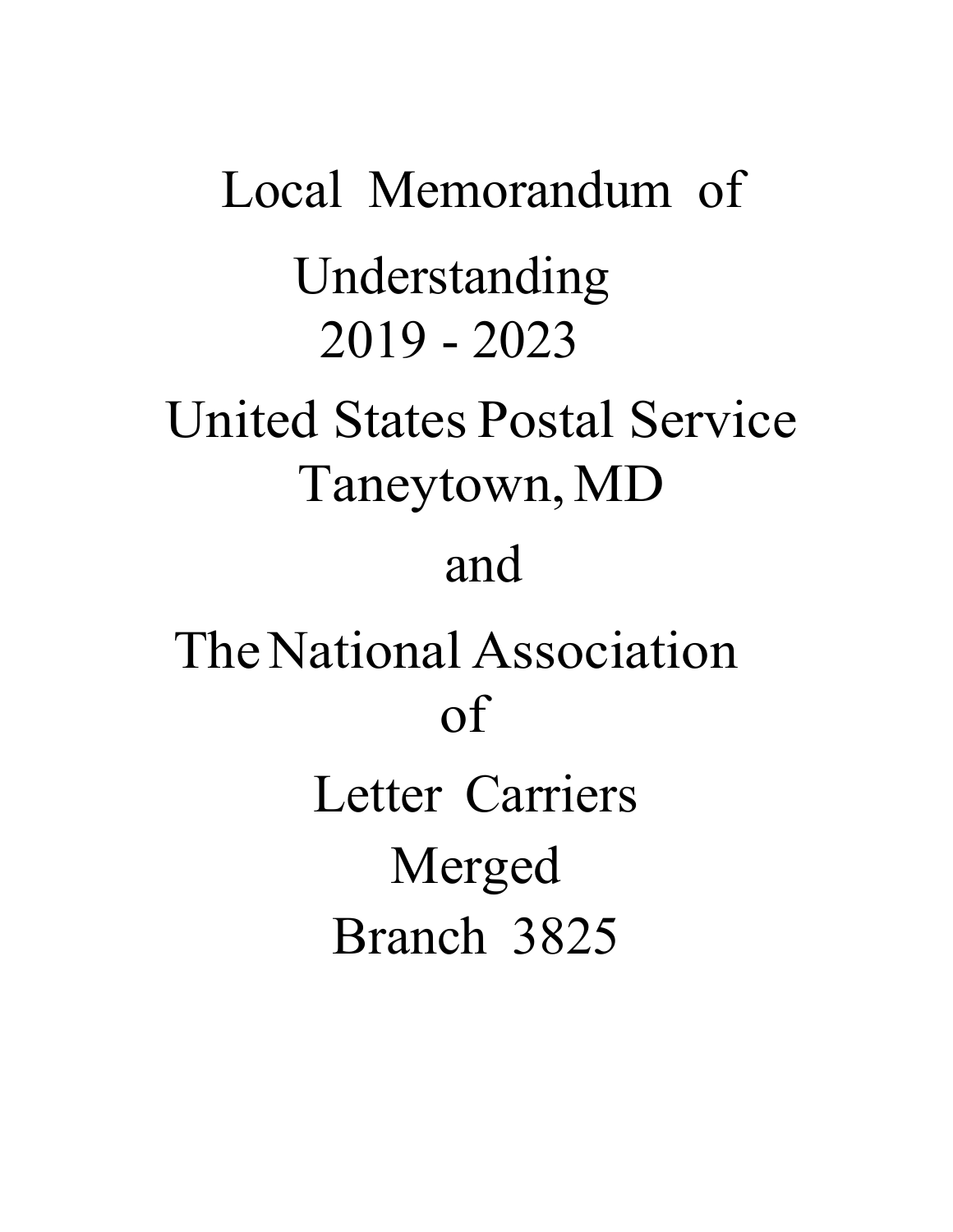### **Item 1**

## **ADDITIONAL OR LONGER WASH-UP PERIODS**

A. Each letter carrier will be granted a reasonable amount of time for wash up.

# **ITEM 2**

# **THE ESTABLISHMENT OF A REGULAR WORKWEEK OF FIVE DAYS WITH EITHER FIXED OR ROTATING DAYS OFF**

A. All letter carrier routes and full-time city carriers shall be on a fixed day-off schedule.

# **ITEM 3**

# **GUIDELINES FOR THE CURTAILMENT OF POSTAL OPERATIONS TO CONFORM TO ORDERS OF LOCAL AUTHORITIES OR AS LOCAL CONDITIONS WARRANT BECAUSE OF EMERGENCY CONDITIONS**

- A. When an employee is unable to report to work because of an Act of God, and all proper postal procedures have been initiated, a liberal annual leave program shall prevail.
- B. No letter carrier shall be required to deliver mail when their personal safety would be imperiled. Employee's safety shall supersede any other consideration.
- C. In the event postal operations are curtailed because of weather, Act of God or civil disobedience, scheduled employees may be granted administrative leave until operation resume.
- D. Management shall consider information from local authorities regarding any emergency, storm flood, fire, etc., that may be an endangerment to life, or limb of the people in the affected areas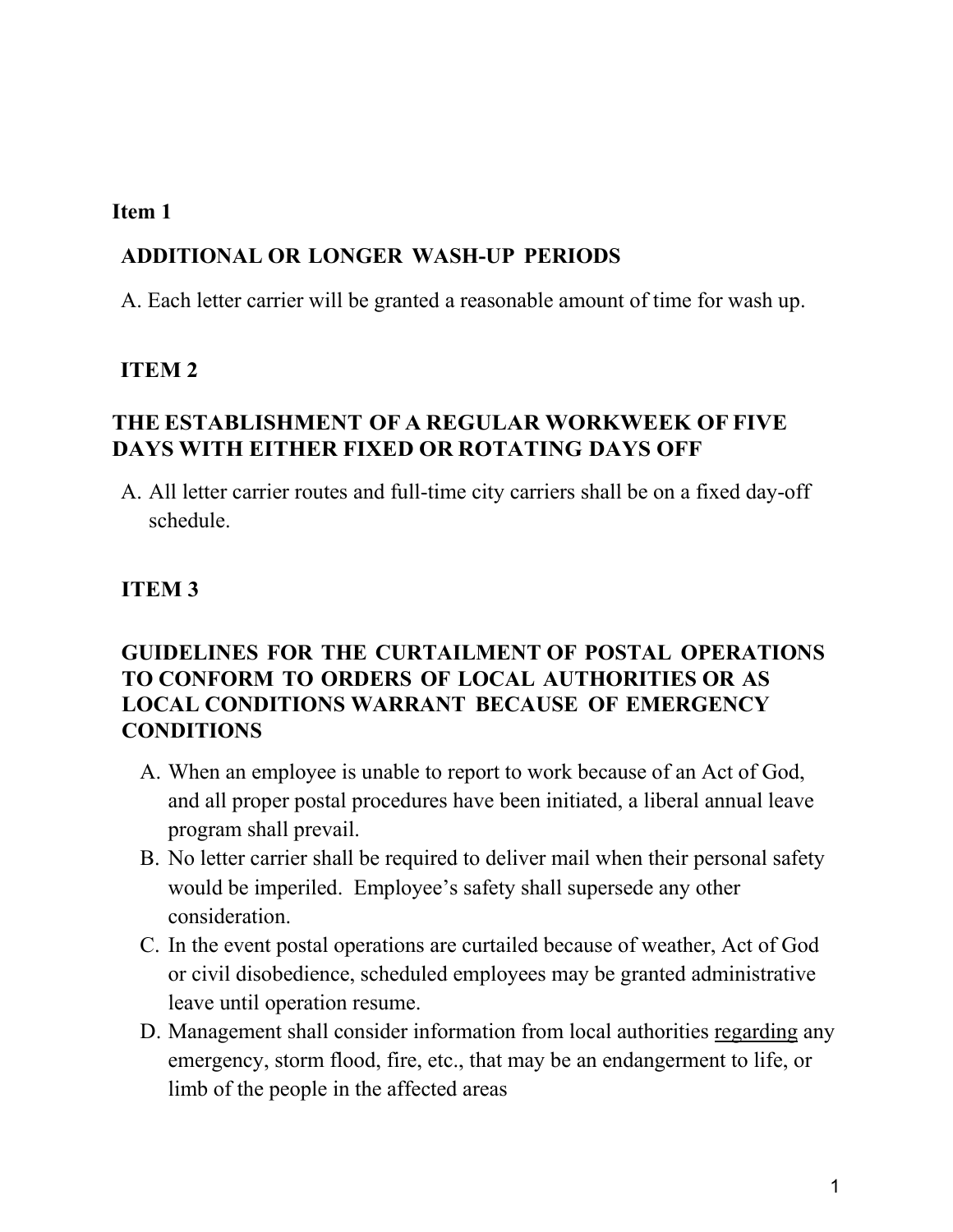# **FORMULATION OF A LOCAL LEAVE POLICY**

- A. Beginning January 5, city carriers and CCA carriers will be consulted in order of seniority for their Choice vacation period selections. This process will be completed by January 19.
- B. The leave book/list shall be passed throughout the city carrier and CCA carrier workforce by seniority.
- C. A Choice vacation time selection may be cancelled no later than ten (10) days prior to the beginning date of the week in question, except in justifiable circumstances to be determined jointly by management and a union official.
- D. No Choice vacation period selection may be cancelled by an employee without notifying the union and supervisor.
- E. Surrendering of Choice vacation period selections must be in units of fullweeks. All cancellations shall be reposted for a period of five (5) days, if applicable and will be awarded to the senior applicant. This leave must be used in its entirety.
- F. Exchange or swapping of annual leave during the Choice vacation period will not be allowed.
- G. Military leave will not be charged a Choice vacation period selection for those carriers attending summer camp. Military leave will not count against the quota for the Choice period. Can be renegotiated if more than two (2) carriers are in reserves during the Choice period (Yearly).
- H. Item 4 shall also apply to CCA carriers.

# **ITEM 5**

# **THE DURATION OF THE CHOICE VACATION PERIOD**

A. Thechoice vacation periodwillbefromthe third Monday in January through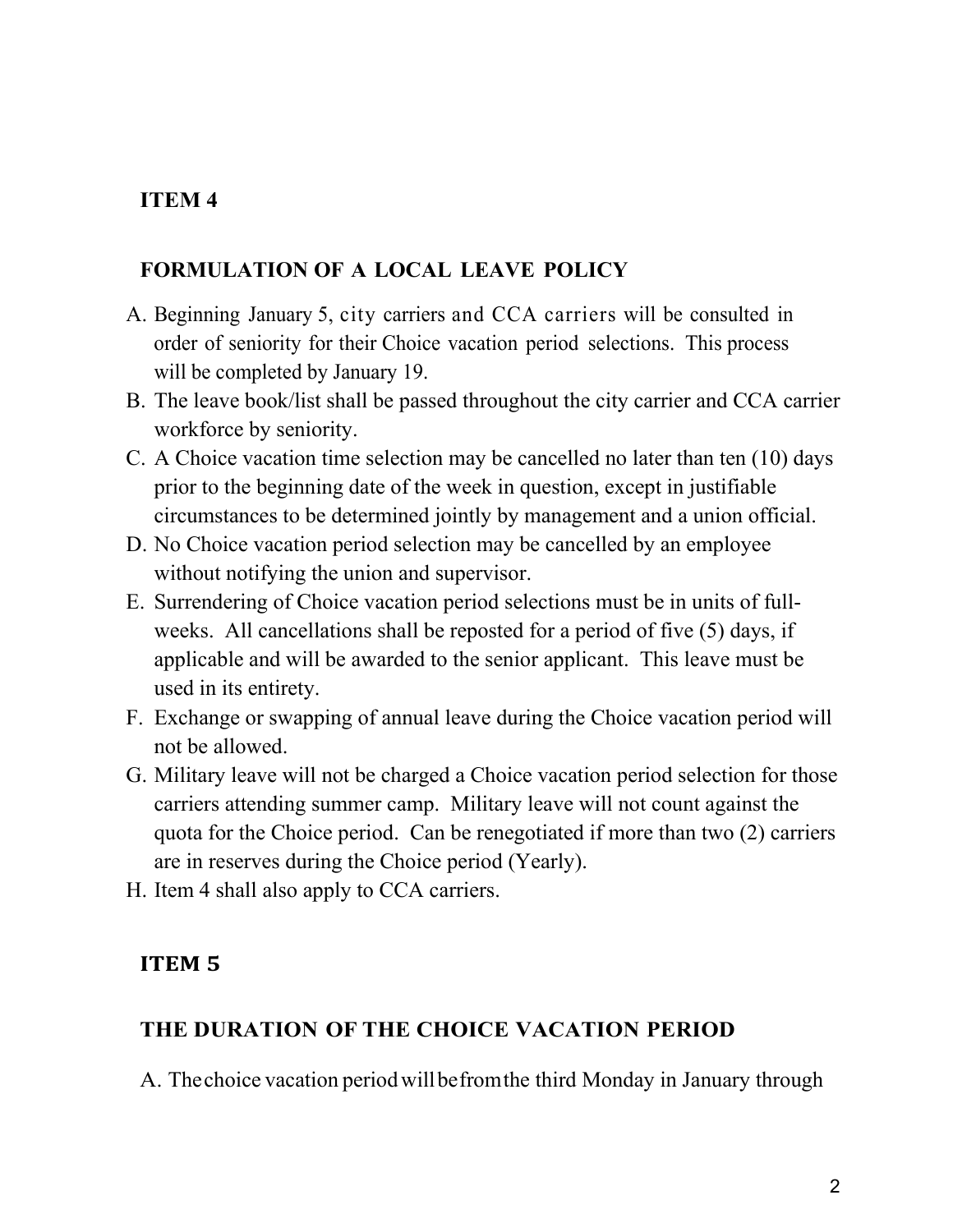the last Saturday in October.

B. Item 5 shall also apply to CCA carriers.

## **ITEM 6**

## **THE DETERMINATION OF THE BEGINNING OF AN EMPLOYEE'S VACATION PERIOD**

- A. Vacation period weeks will start Monday through Sunday.
- B. Item 4 shall also apply to CCA carriers.

## **ITEM 7**

#### **WHETHER EMPLOYEES AT THEIR OPTION MAY REQUEST TWO SELECTIONS DURING THE CHOICE VACATION PERIOD, IN UNITS OF EITHER 5 OR 10 DAYS**

- A. City Letter carriers will be granted two selections during the Choice vacation period by seniority, onepereach round,in units of 5 or 10 consecutive days, the total not to exceed the 10 to 15 consecutive days allowed under Article 10, section 3D, 1 and 2 of the National Agreement.
- B. Following the career carrier choice leave selection process, City Carrier Assistant employees (CCA) will be consulted in relative standing order, to select 5 consecutive days of available annual leave during the choice vacation period. Approval of such a request is contingent on the employee having an anticipated earned annual leave balance of at least forty (40) hours of annual leave at the time the leave is taken. If at the time the leave is taken the employee is short up to two (2) days of leave, the shortage of leave will be considered non-scheduled for the remainder of the leave period.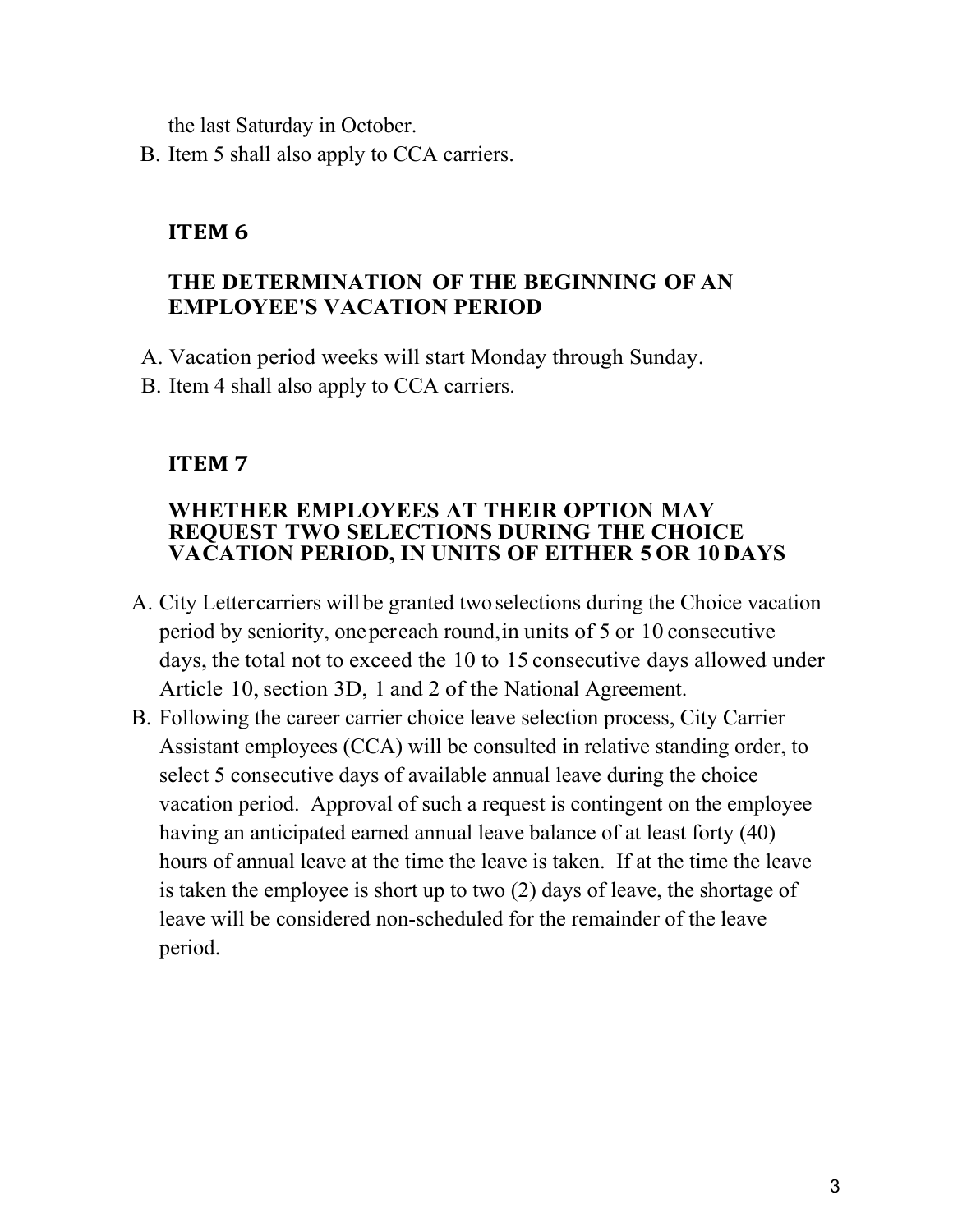# **WHETHER JURY DUTY AND ATTENDANCE AT NATIONAL OR STATE CONVENTIONS SHALL BE CHARGED TO THE CHOICE VACATION PERIOD**

- A. Jury duty shall not be considered as part of the quota of carriers off during the Choice vacation period.
- B. When a National or State Convention is held during the Choice vacation period, one carrier attending these functions will not be considered part of the quota of carriers off.

#### **ITEM 9**

### **DETERMINATION OF THE MAXIMUM NUMBER OF EMPLOYEES WHO SHALL RECEIVE LEAVE EACH WEEK DURING THE CHOICE VACATION PERIOD**

- A. The number of carrier granted annual leave during the Choice vacation period shall be calculated on the basis of a minimum of 25% of the total city carrier work force each week, including CCA carriers.
- B. Weeks not filled after the Choice vacation leave book has been circulated twice, shall revert to the percentage off on incidental leave. This leave may be taken in allotments of hours, day and/or weeks, on a first come, first serve basis, with seniority prevailing when two or more requests are received at the same time for the same period. This leave may be put in for any time after the ending of the second Choice vacation selections and up to the Tuesday preceding the Service week in which the leave begins.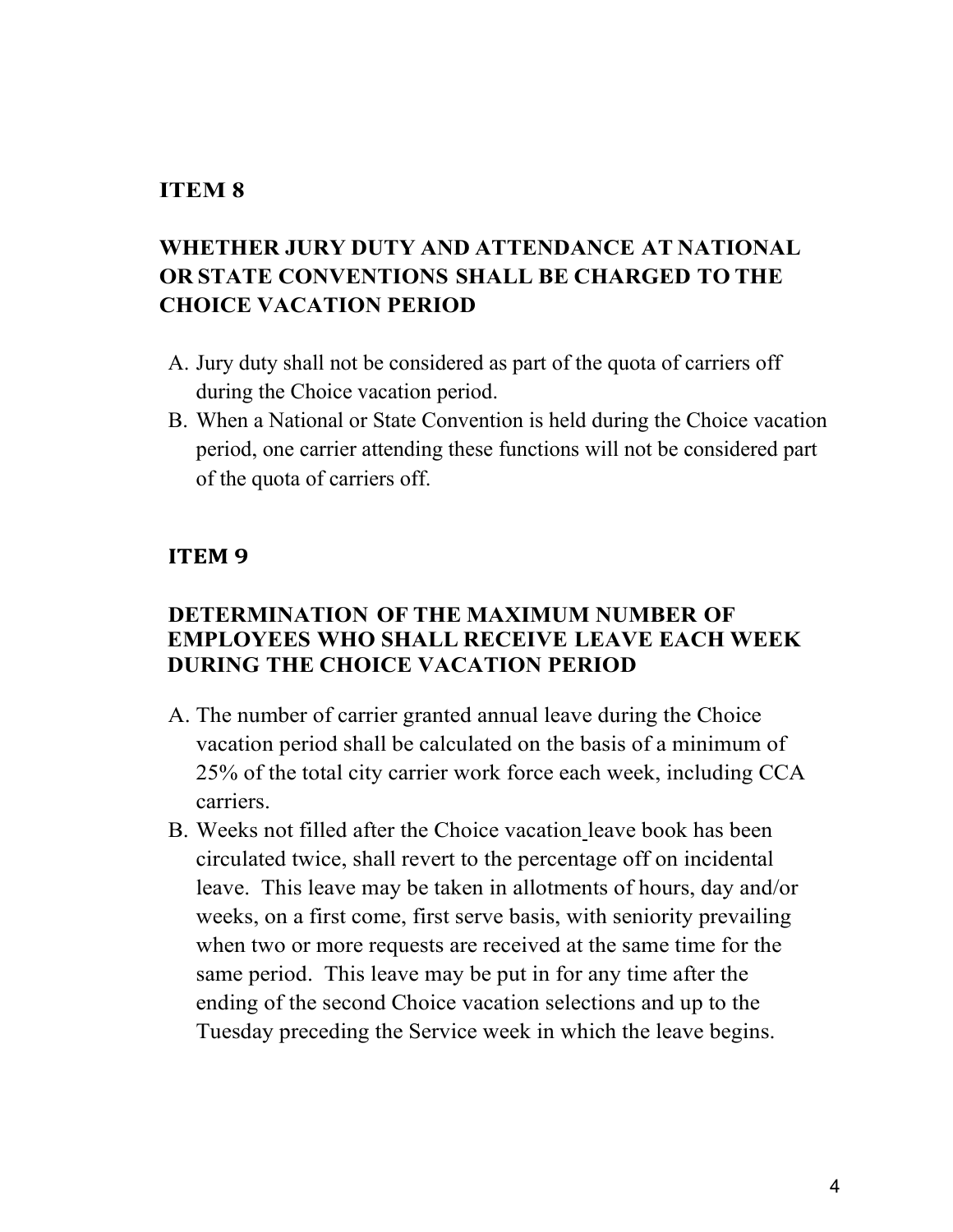C. In instances where computing the percent does not result in a whole number and the fractional result is 0.7 or higher, the next whole number shall be considered the correct figure. A minimum of one (1) member of the city carrier complement will be granted annual leave as a Choice vacation selection.

## **ITEM 10**

#### **THE ISSUANCE OF OFFICIAL NOTICES TO EACH EMPLOYEE OF THE VACATION SCHEDULE APPROVED FOR SUCH EMPLOYEE**

- A. Official notice of approved vacation selections shall be the duplicate PS Form 3971 submitted and approved by Management for each employee.
- B. Annual leave will be granted unless Form 3971 is returned with refusal within 72 hours after submission, Sundays and non-working holidays not included.

### **ITEM 11**

# **DETERMINATION OF THE DATE AND MEANS OF NOTIFYING EMPLOYEES OF THE BEGINNING OF THE NEW LEAVE YEAR**

A. As soon as management receives official notification of the beginning date of the new leave year, it shall be placed on the bulletin boards.

#### **ITEM 12**

#### **THE PROCEDURES FOR SUBMISSION OF APPLICATIONS FOR ANNUAL LEAVE DURING OTHER THAN CHOICE VACATION PERIOD**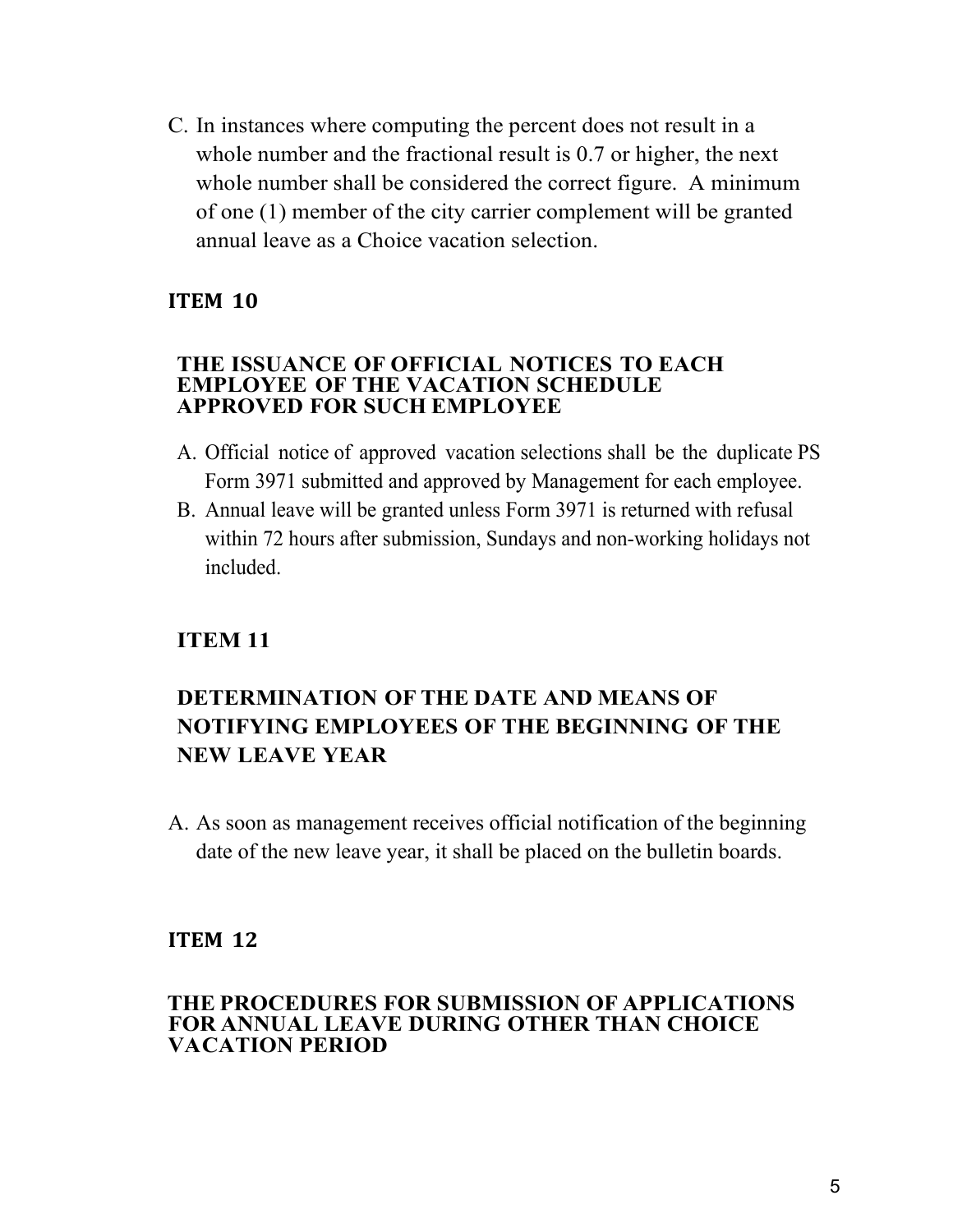- A. Annual leave will be granted unless Form 3971 is returned with refusal within 72 hours after submission, Sundays and non-working holidays not included.
- B. Other annual leave, granted during the year, shall be granted on a first come, first serve basis, with seniority prevailing when two or more requests are received on the same date for the same period.
- C. In order to protect the rights of both management and the employee, it is recommended that Form 3971 be filled out in triplicate and the supervisor acknowledge of receipt by indicating the date and time it was submitted, but not necessarily approval of the request.
- D. All requests for annual leave can be submitted in increments of hours, days and weeks.
- E. Requests for annual leave may be submitted up to six (6) months in advance.
- F. Due to the number of carriers, no more than one carrier, including those on Choice leave, will be off on other-than Choice incidental annual leave at one time, unless extra coverage is available.

# **THE METHOD OF SELECTING EMPLOYEES TO WORK ON A HOLIDAY**

- A. Management will select carriers to work on holidays in the following order:
	- 1. City Carrier Assistants
	- 2. Part-time flexible employees
	- 3. Full-time regulars who volunteer in order of seniority
	- 4. Full-time and part-time regular employees who do not volunteer to work on their non-scheduled day, in order of inverse seniority
	- 5. Full-time and part-time regular employees who do not volunteer to work on their holiday or their designated holiday, in order of inverse seniority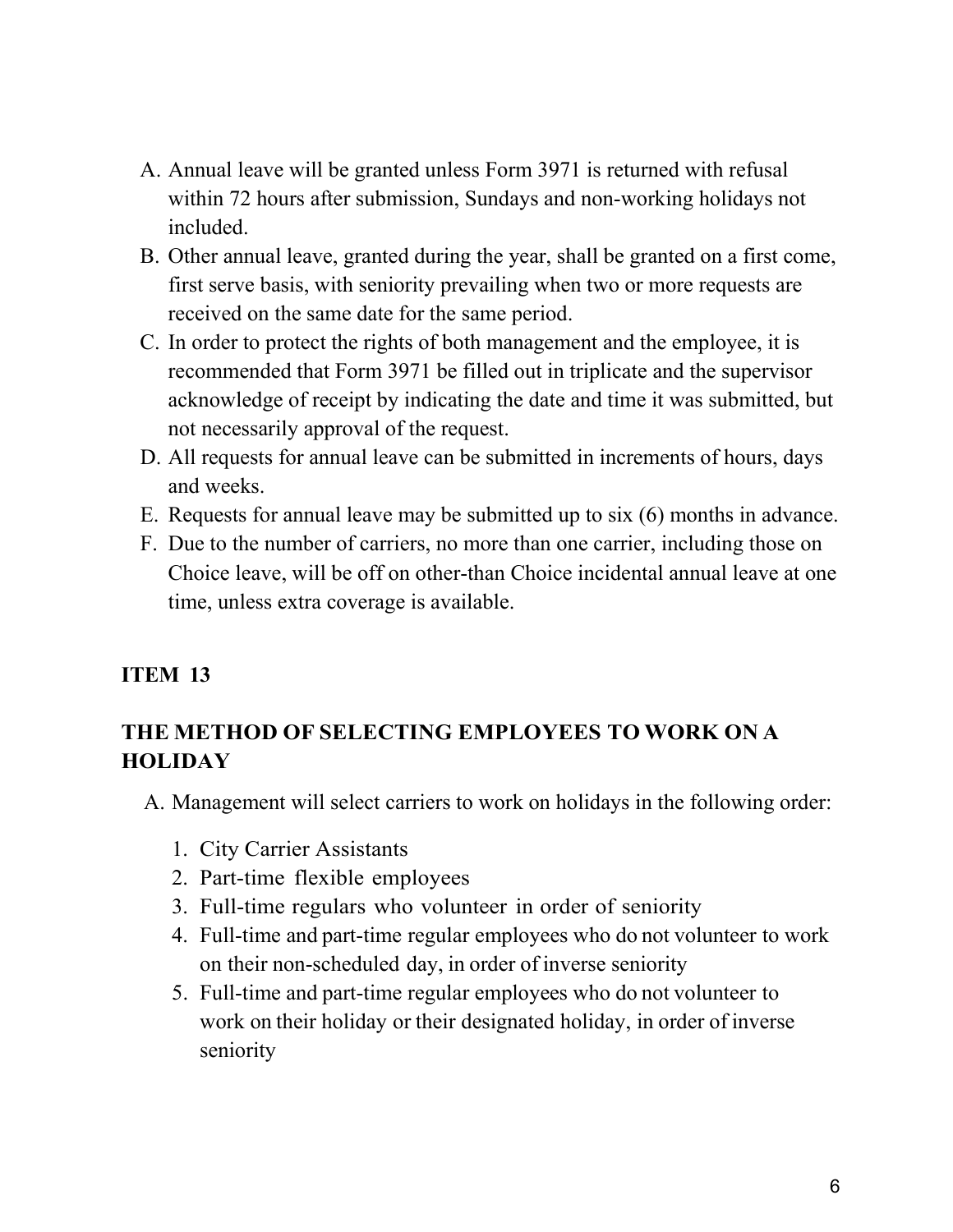#### **WHETHER OVERTIME DESIRED LISTS IN ARTICLE 8 SHALL BE BY SECTION OR TOUR**

- A. Overtime desired lists shall be by section.
- B. Sections will be defined as:
- 1. Main Post Office Taneytown, Maryland
- 2. Any new delivery unit, station or branch

### **ITEM 15**

## **THE NUMBER OF LIGHT DUTY ASSIGNMENTS WITHIN EACH CRAFT OR OCCUPATIONAL GROUP TO BE RESERVED FOR TEMPORARY OR PERMANENT LIGHT DUTY ASSIGNMENTS**

A. It is agreed that management will make every effort to use carriers that are on light duty to perform available work within their restrictions.

#### **ITEM 16**

# **THE METHOD TO BE USED IN RESERVING LIGHT DUTY ASSIGNMENTS SO THAT NO REGULARLY ASSIGNED MEMBER OF THE REGULAR WORK FORCE WILL BE ADVERSELY AFFECTED**

A. The employee must submit a written request for light duty assignment to the Installation head. Every effort will be made to provide such employee with light duty work within their own craft, section or tour while not adversely affecting any member of the regular work force.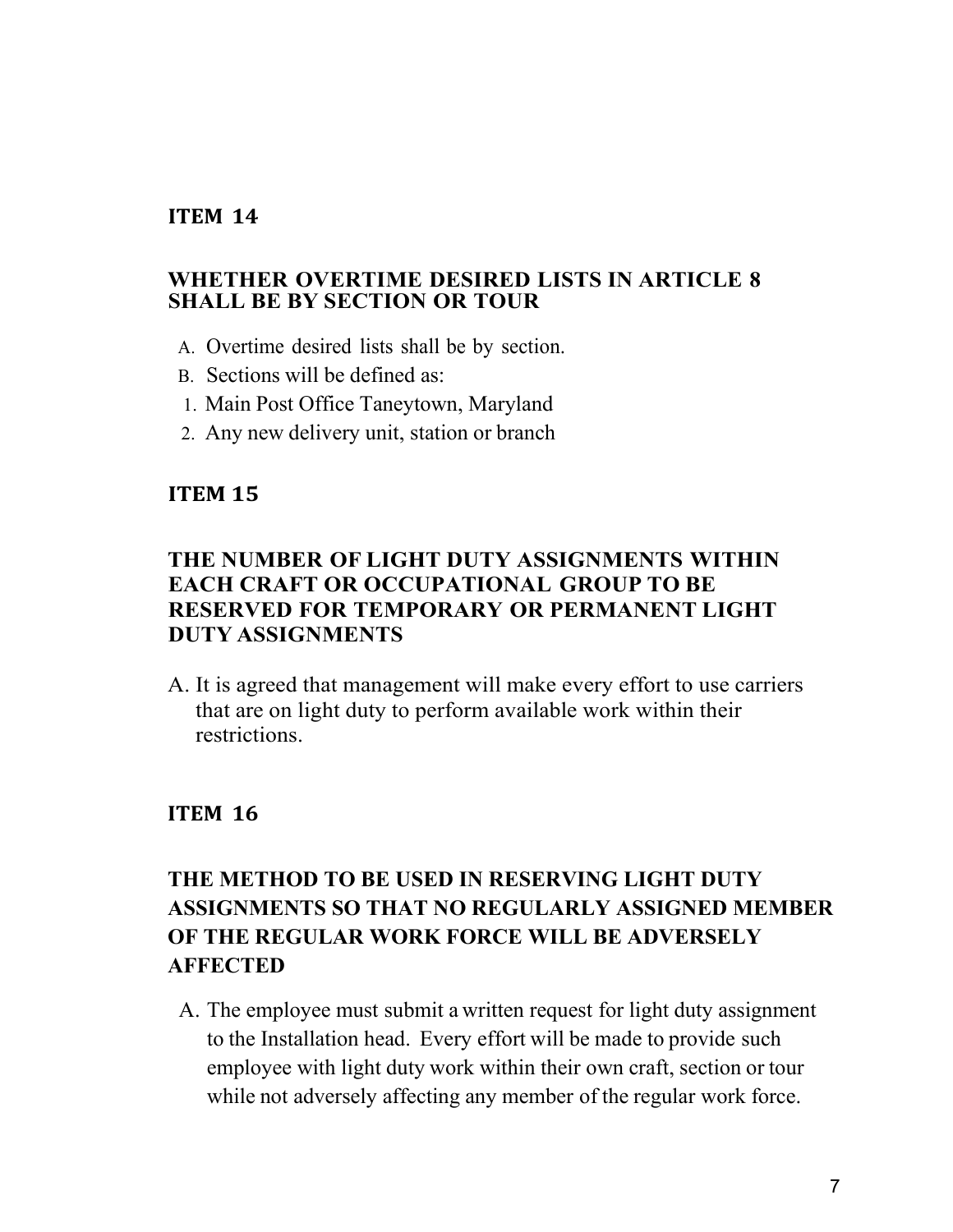# **THE IDENTIFICATION OF ASSIGNMENTS THAT ARE TO BE CONSIDERED LIGHT DUTY WITIHIN EACH CRAFT REPRESENTED IN THIS OFFICE**

- A. Light duty assignments for carrier craft employees within their restrictions will include, but are not limited to:
- 1. Casing and delivery of the individuals own assignment
- 2. Delivering Express Mail
- 3. Providing auxiliary assistance
- 4. Updating carrier route books
- 5. Parcel delivery and/or pick up

### **ITEM 18**

# **THE IDENTIFICATON OF ASSIGNMENTS COMPRISING A SECTION WHEN IT IS PROPOSED TO REASSIGN WITHIN AN INSTALLATION EMPLOYEES EXCESS TO THE NEEDS OF THE SECTION**

- A.Itis agreed that the Taneytown Post Office and its stations and branches shall be known as an installation.
- B. The entire installation shall comprise a section.

### **ITEM 19**

### **THE ASSIGNMENT OF EMPLOYEE'S PARKING SPACES**

A. Designated parking spaces on Postal Service property in excess to the needs of the Postal Service shall be available to the employees on a firstcome first-served basis.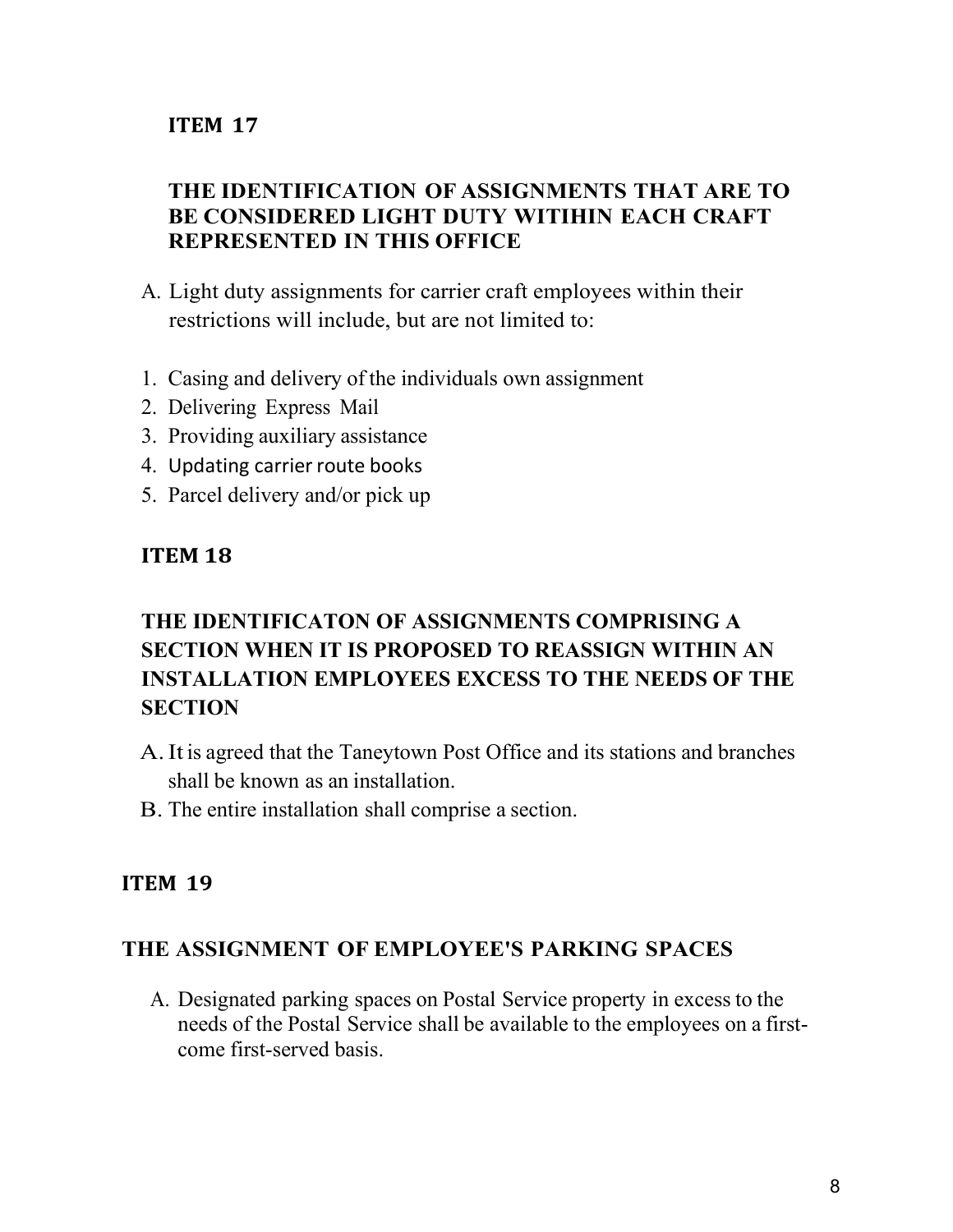## **THE DETERMINATION AS TO WHETHER ANNUAL LEAVE TO ATTEND UNION ACTIVITIES REQUESTED PRIOR TO THE DETERMINATION OF THE CHOICE VACATION SCHEDULE IS TO BE PART OF THE TOTAL CHOICE VACATION PLAN**

A. Annual leave to attend union activities requested during the Choice vacation period will not be part of the total Choice vacation period.

### **ITEM 21**

## **THOSE OTHER ITEMS WHICH ARE SUBJECT TO LOCAL NEGOTIATIONS AS PROVIDED IN THE CRAFT PROVISIONS OF THIS AGREEMENT**

- A. When a letter carrier route or full-time duty assignment, other than letter carrier route(s) or full-time duty assignment(s) of the junior employee(s) is abolished at the delivery unit as a result of, but not limited to route adjustments, highway, housing projects, all routes and full-time duty assignments at that unit held by letter carriers who are junior to the letter carrier(s) whose route(s) or full-time duty assignment(s) was abolished shall be posted for bid in accordance with the posting procedures in this Article.
- B. No assignment will be posted when there is a change in starting time of more than one (1) hour.

#### **ITEM 22**

# **LOCAL IMPLEMENTATION OF THIS AGREEMENT RELATING TO SENIORITY, REASSIGNMENTS AND POSTINGS**

- A. Notices inviting bids shall be posted on an installation-wide basis.
- B. Notice inviting bids for letter carrier craft assignments and for such other assignments to which a letter carrier is entitled to bid, shall be posted on the official bulletin board for a period of ten (10) days. All employees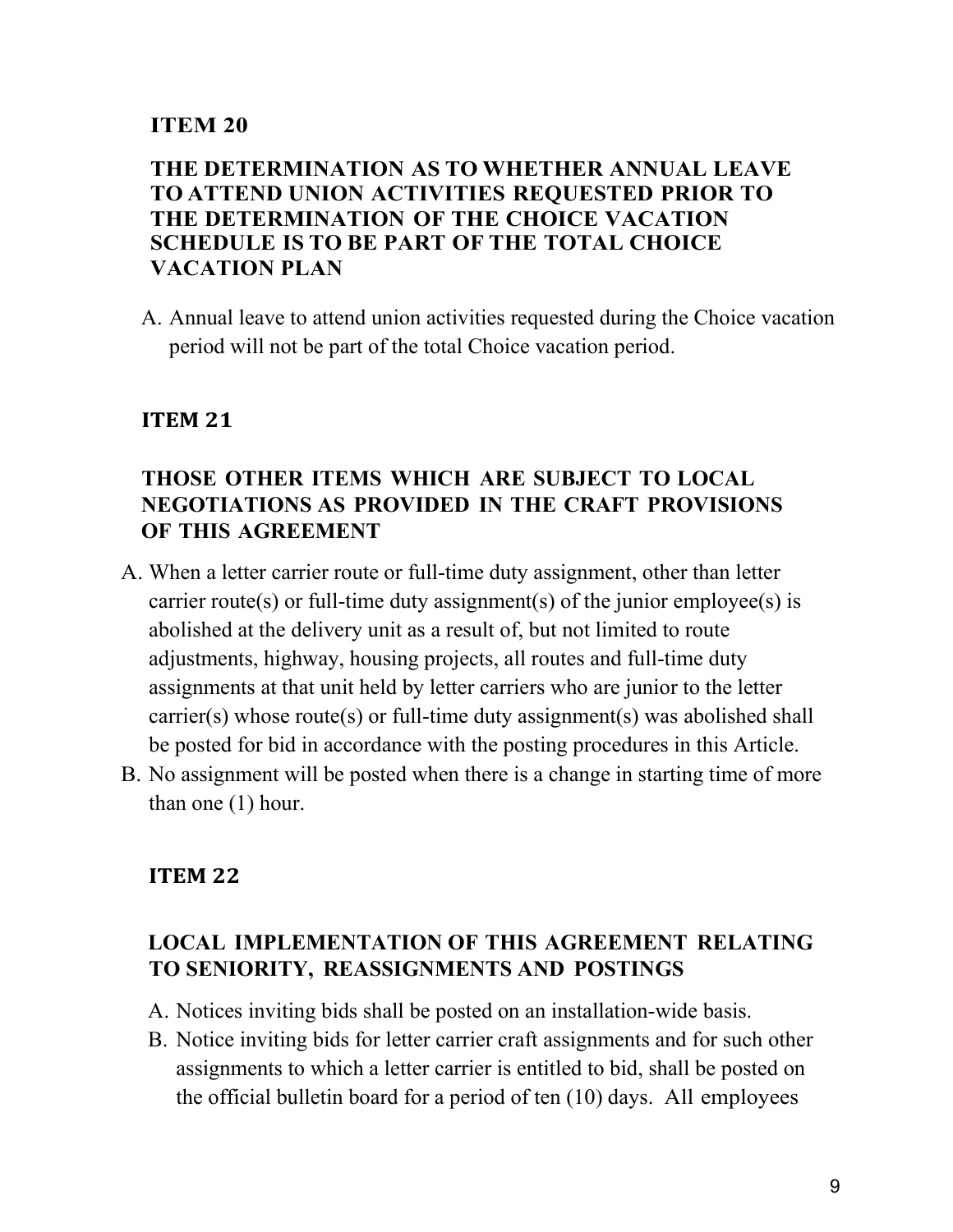on leave shall be sent a copy of notices inviting bids for vacant duty assignments provided they have left with their supervisor selfaddressed, stamped envelopes for this purpose.

- C. Letter carriers shall make their bids in writing to the carrier bid box by 10:00 AM on the final day. When more than one assignment is posted, letter carriers shall have the right to bid for all assignments, stating their preference  $(1<sup>st</sup> choice, 2<sup>nd</sup> choice, 3<sup>rd</sup> choice, etc.).$  A steward or other union representative shall be present when the bids are opened. Seniority rules apply.
- D. Temporarily Vacant full-time craft duty assignments of an anticipated duration of five (5) days or more, shall be posted by management for bidding by all full-time reserve, unassigned regular, part-time flexible and eligible CCA letter carriers.
- E. Bids on temporarily vacant full-time craft assignments must be turned in by 5:00 PM on the Tuesday preceding the service week in which the assignment begins. The supervisor will keep copies of the bids on file for inspection by union officials for the duration of the bid. Seniority rules apply.
- F. Bids should be in duplicate form and the supervisor should sign it.
- G. A full-time regular carrier called into work on a non-scheduled day shall work his or her assignment provided there is a vacant route on the string to which the (T-6, Utility Carrier) may be assigned. Otherwise, the carrier working on a non-scheduled day will be assigned where needed.
- H. Two ten-minute breaks are allowed on the street, in accordance with the 1998, M-39 handbook, section 242.341.
- I. All City Carriers and CCAs who work up to eight (8) hours may opt to forego a 30 minute lunch break and are required to indicate No Break "NB" on their daily time card. All City Carriers and CCAs working more than eight (8) hours, per tour, will have a thirty (30) minute lunch deduction.